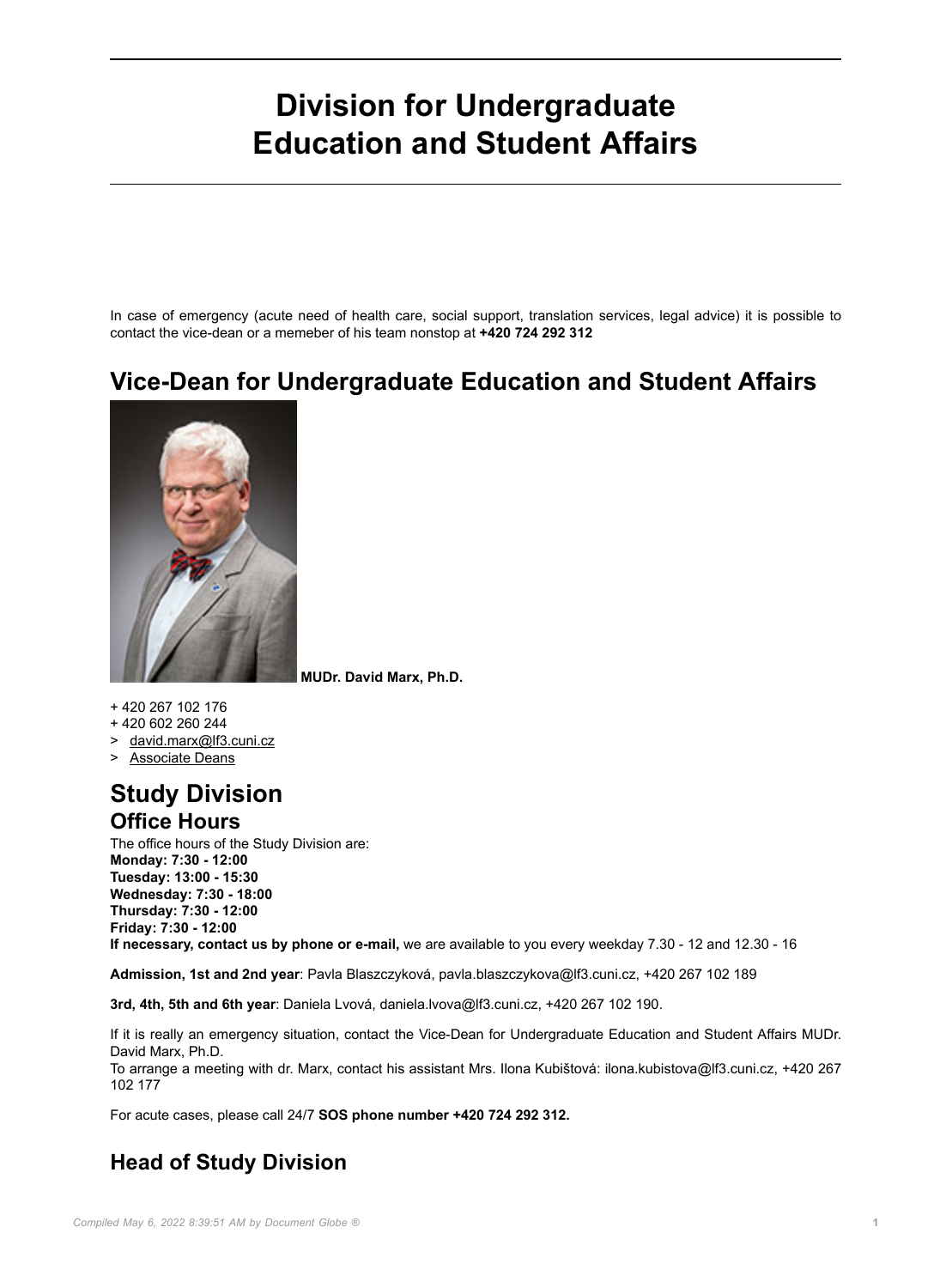

**Daniela Lvová** +420 267 102 205 +420 725 812 057

[daniela.lvova@lf3.cuni.cz](mailto:daniela.lvova@lf3.cuni.cz) room 209b, 2<sup>nd</sup> floor, building B

### **Studies in Czech**



**Jan Hudák**

#### **Officer for 1st study year of Master study General Medicine**

+420 26710 2207 [jan.hudak@lf3.cuni.cz](mailto:jan.hudak@lf3.cuni.cz) room 207, 2<sup>nd</sup> floor, building B  $\langle h r / \rangle$ 



**Jana Kováříková**

**Officer for 2nd - 4th study year of Master study General Medicine**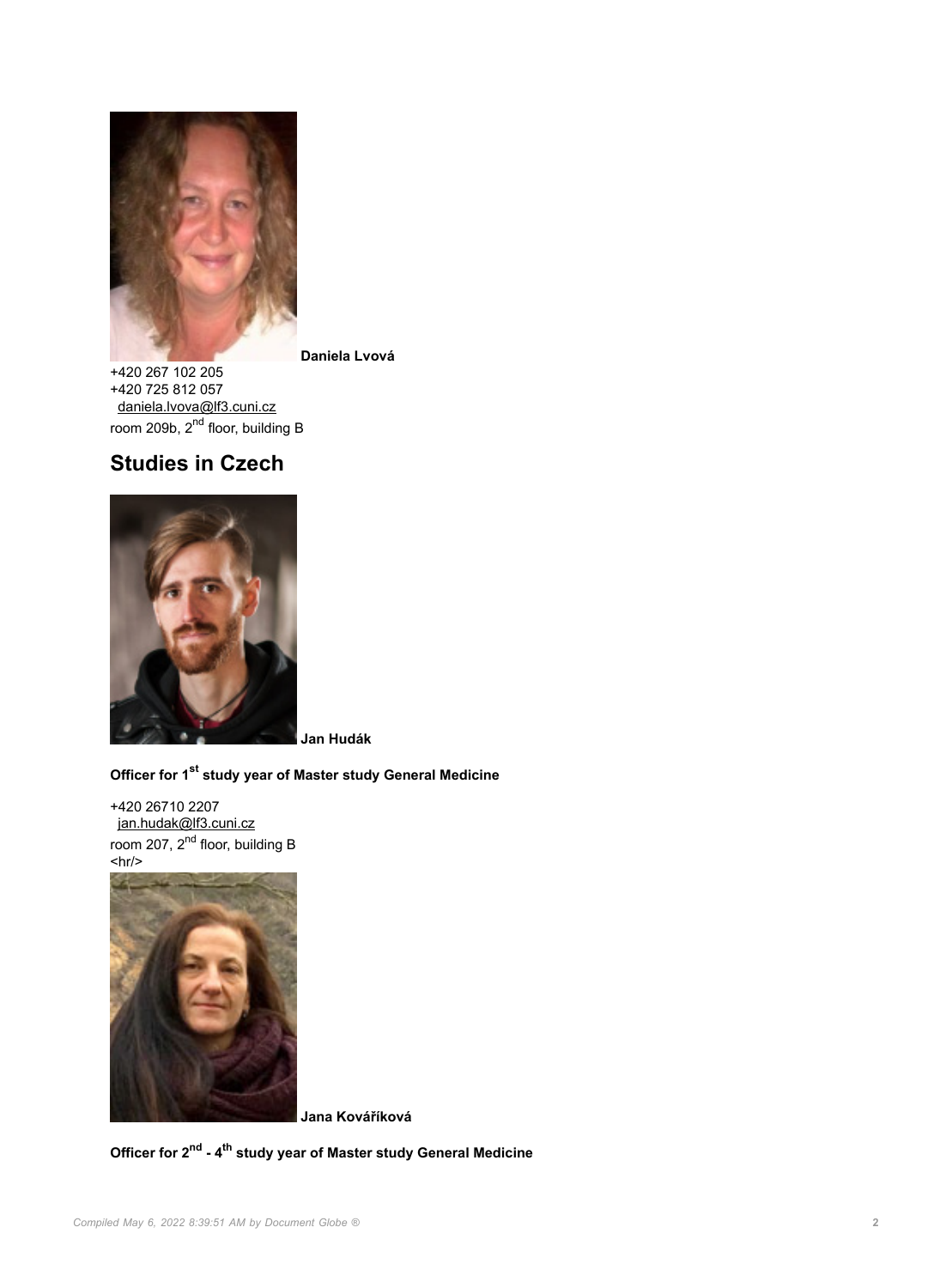+420 26710 2193 [jana.kovarikova@lf3.cuni.cz](mailto:jana.kovarikova@lf3.cuni.cz) room 209, 2<sup>nd</sup> floor, building B  $\langle h r / \rangle$ 



**Mgr. Jana Krejčíková**

#### **Officer for 5th and 6th study year of Marster study General Medicine**

+420 26710 2208 [jana.krejcikova@lf3.cuni.cz](mailto:jana.krejcikova@lf3.cuni.cz) room 209, 2<sup>nd</sup> floor, building B  $\langle h r / \rangle$ 



**Marie Součková**

**Division for Bachelor full-time and combined form studies of Physiotherapy, Public Health, General Nurse, Dental Hygienist, Nutritional therapy, Intenzive care**

+420 26710 2207 [marie.souckova@lf3.cuni.cz](mailto:marie.souckova@lf3.cuni.cz) room 207, 2<sup>nd</sup> floor, building B  $\langle h r / \rangle$ 

#### **Studies in English**



**Mgr. Lenka Zahrádková**

**Officer for 3rd - 6th study year of Master programme General Medicine in English, tuition fees**

+420 26710 2206